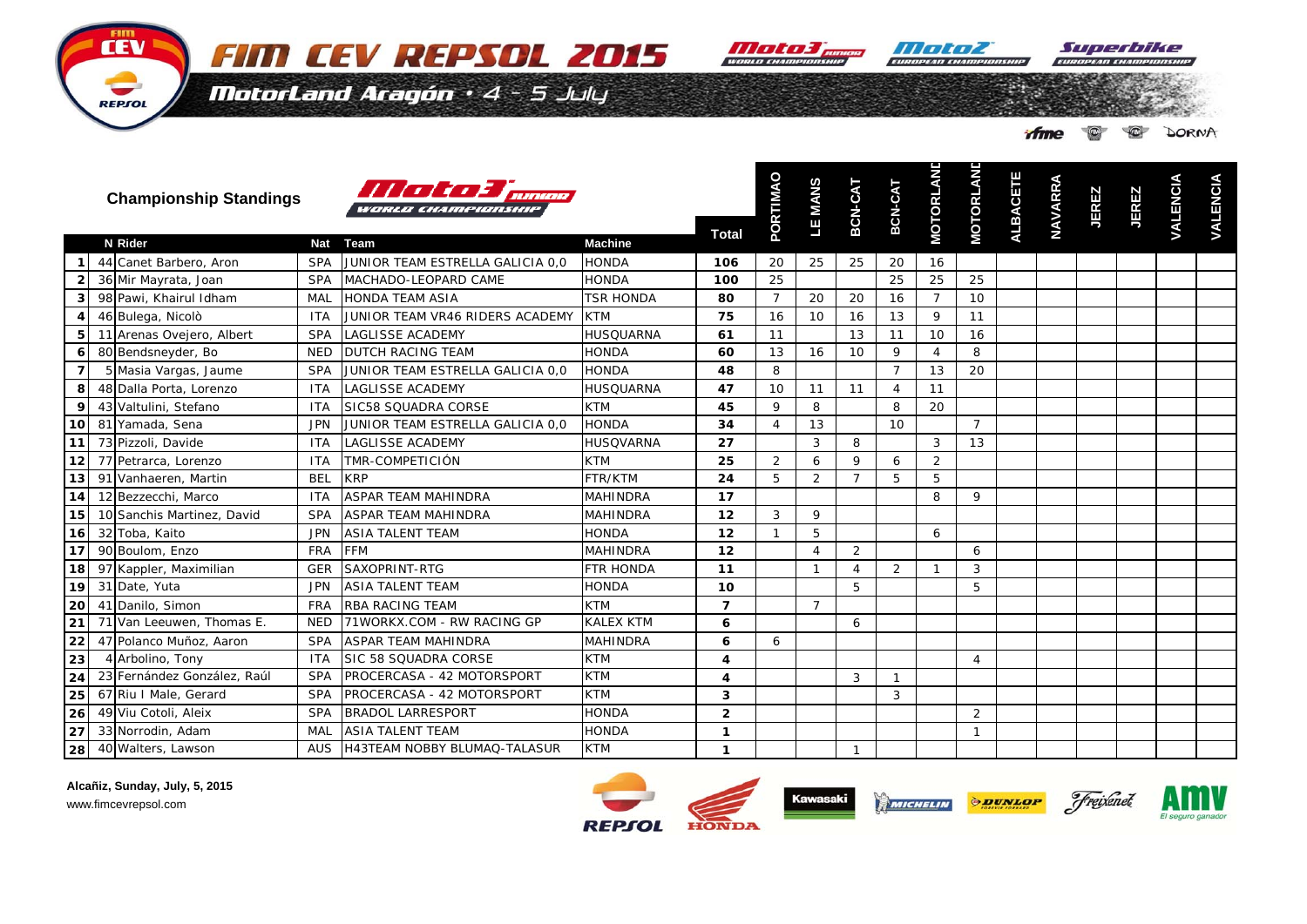

**III TENTA** 

Superbike

MotorLand Aragón · 4 - 5 July

| rfme | $\circledcirc$ | $\bigcirc$ | DORNA |
|------|----------------|------------|-------|
|      |                |            |       |

|        |                  | <b>Championship Standings</b>  |            | 11111112<br>EUROPEAN CHAMPIONSHIP   |                   |                | PORTIMAO       | PORTIMAO       | BCN-CAT        | <b>MOTORLAND</b> | <b>MOTORLANE</b> | <b>ALBACETE</b> | <b>NAVARRA</b> | <b>NAVARRA</b> | <b>JEREZ</b> | <b>VALENCIA</b> | <b>VALENCIA</b> |
|--------|------------------|--------------------------------|------------|-------------------------------------|-------------------|----------------|----------------|----------------|----------------|------------------|------------------|-----------------|----------------|----------------|--------------|-----------------|-----------------|
|        |                  | N Rider                        | <b>Nat</b> | <b>Team</b>                         | <b>Machine</b>    | <b>Total</b>   |                |                |                |                  |                  |                 |                |                |              |                 |                 |
|        | $1\overline{57}$ | Pons Ramon, Edgar              | <b>SPA</b> | PAGINAS AMARILLAS HP 40 JUNIOR      | <b>KALEX</b>      | 120            | 25             | 20             | 25             | 25               | 25               |                 |                |                |              |                 |                 |
|        | 2 97             | Vierge Zafra, Xavi             | <b>SPA</b> | TARGOBANK MOTORSPORT                | TECH <sub>3</sub> | 81             | 20             | 25             |                | 16               | 20               |                 |                |                |              |                 |                 |
|        | 344              | Odendaal, Steven               | <b>RSA</b> | <b>AGR TEAM</b>                     | <b>KALEX</b>      | 65             | 16             |                | 13             | 20               | 16               |                 |                |                |              |                 |                 |
|        | 4 51             | Granado Santos, Eric           | <b>BRA</b> | PROMORACING                         | <b>KALEX</b>      | 59             | 13             | 16             | 8              | 11               | 11               |                 |                |                |              |                 |                 |
|        | 5 8 9            | Techer, Alan                   | <b>FRA</b> | TARGOBANK MOTORSPORT                | TECH <sub>3</sub> | 56             | 10             | 11             | 16             | 9                | 10               |                 |                |                |              |                 |                 |
|        | 6 10             | Marini, Luca                   | <b>ITA</b> | PAGINAS AMARILLAS HP 40 JUNIOR      | <b>KALEX</b>      | 53             | 11             | 13             | 20             |                  | 9                |                 |                |                |              |                 |                 |
|        | 7 72             | Nagashima, Tetsuta             | <b>JPN</b> | <b>TELURU TSR</b>                   | <b>KALEX</b>      | 48             | 9              | 10             | 11             | 10               | 8                |                 |                |                |              |                 |                 |
|        | 8 55             | Medina Mayo, Alejandro         | <b>SPA</b> | <b>TEAM STRATOS</b>                 | <b>ARIANE</b>     | 39             | 8              | 9              | 10             | 5                | $\overline{7}$   |                 |                |                |              |                 |                 |
|        | 9 22             | Fuligni, Federico              | <b>ITA</b> | <b>TEAM CIATTI</b>                  | <b>SUTER</b>      | 33             |                |                | $\overline{7}$ | 13               | 13               |                 |                |                |              |                 |                 |
| 10 8   |                  | Bertin, Thibaut                | <b>FRA</b> | <b>JEG RACING</b>                   | <b>SUTER</b>      | 19             | 2              |                | 5              | 6                | 6                |                 |                |                |              |                 |                 |
|        | 11 16            | Ruju, Gabriele                 | <b>ITA</b> | <b>TEAM CIATTI</b>                  | <b>SUTER</b>      | 17             |                |                | 9              | 8                |                  |                 |                |                |              |                 |                 |
|        | 12 71            | Scheib Kruger, Maximilian      | CHI        | <b>TEAM STRATOS</b>                 | ARIANE            | 15             | 3              | 8              | 2              | $\mathbf{1}$     | $\mathbf 1$      |                 |                |                |              |                 |                 |
|        | 13 18            | Cardelus Garcia, Xavi          | <b>AND</b> | PROMORACING                         | <b>KALEX</b>      | 14             | 6              |                |                | 3                | 5                |                 |                |                |              |                 |                 |
| $14$ 2 |                  | Nekvasil, Marco                | <b>AUT</b> | INTERWETTEN FRITZE TUNING           | <b>FTR</b>        | 13             |                | 5              | $\overline{4}$ |                  | 4                |                 |                |                |              |                 |                 |
|        | $15 \, 77$       | Pons Payeras, Miquel           | <b>SPA</b> | <b>DVRACING</b>                     | <b>INMOTEC</b>    | 12             | $\overline{7}$ |                |                | 2                | 3                |                 |                |                |              |                 |                 |
|        | 16 20            | Ekky Pratama, Dimas            | <b>INA</b> | ASTRA HONDA TEAM ASIA               | <b>KALEX</b>      | 11             | 5              |                | 6              |                  |                  |                 |                |                |              |                 |                 |
|        | 17 34            | Pittet, Adrien                 | SWI        | SWISS JUNIOR TEAM MOTO2             | <b>SUTER</b>      | 10             | $\mathbf{1}$   | $\overline{7}$ |                |                  | 2                |                 |                |                |              |                 |                 |
| 183    |                  | Perez Zuasti, Diego            | <b>SPA</b> | <b>MR GRIFUL</b>                    | <b>MVR</b>        | 10             | $\overline{4}$ | 6              |                |                  |                  |                 |                |                |              |                 |                 |
|        | 19 93            | Rosli, Ramdan                  | MAL        | PETRONAS AHM MALAYSIA               | <b>KALEX</b>      | $\overline{ }$ |                |                |                | $\overline{7}$   |                  |                 |                |                |              |                 |                 |
|        | 20 65            | Coates, Nikki                  | <b>GBR</b> | <b>TEAM STRATOS</b>                 | ARIANE            | $\overline{ }$ |                | $\overline{4}$ | 3              |                  |                  |                 |                |                |              |                 |                 |
|        | 21 56            | Gradinger, Thomas              | <b>AUT</b> | <b>COFAIN RACING TEAM</b>           | <b>FTR</b>        | 4              |                |                |                | $\overline{4}$   |                  |                 |                |                |              |                 |                 |
|        | 22   46          | Brenner, Marcel                | SWI        | <b>H43TEAM TALASUR -BLUMAQ</b>      | H43               | 3              |                | 3              |                |                  |                  |                 |                |                |              |                 |                 |
|        | 23 42            | Frossard, Stéphane             | SWI        | <b>SWISS JUNIOR TEAM MOTO2</b>      | <b>SUTER</b>      | $\overline{2}$ |                | 2              |                |                  |                  |                 |                |                |              |                 |                 |
|        | 24 47            | Buchner, Marc                  | <b>GER</b> | <b>H43TEAM NOBBY BLUMAQ-TALASUR</b> | <b>KALEX</b>      | 1              |                |                | -1             |                  |                  |                 |                |                |              |                 |                 |
|        |                  | 25 43 Sanchez Perez, Bartolome | <b>SPA</b> | <b>H43TEAM TALASUR -BLUMAQ</b>      | H43               | $\mathbf{1}$   |                | 1              |                |                  |                  |                 |                |                |              |                 |                 |

Alcañiz, Sunday, July, 5, 2015 www.fimcevrepsol.com

FIIM **CEV** 

REPSOL





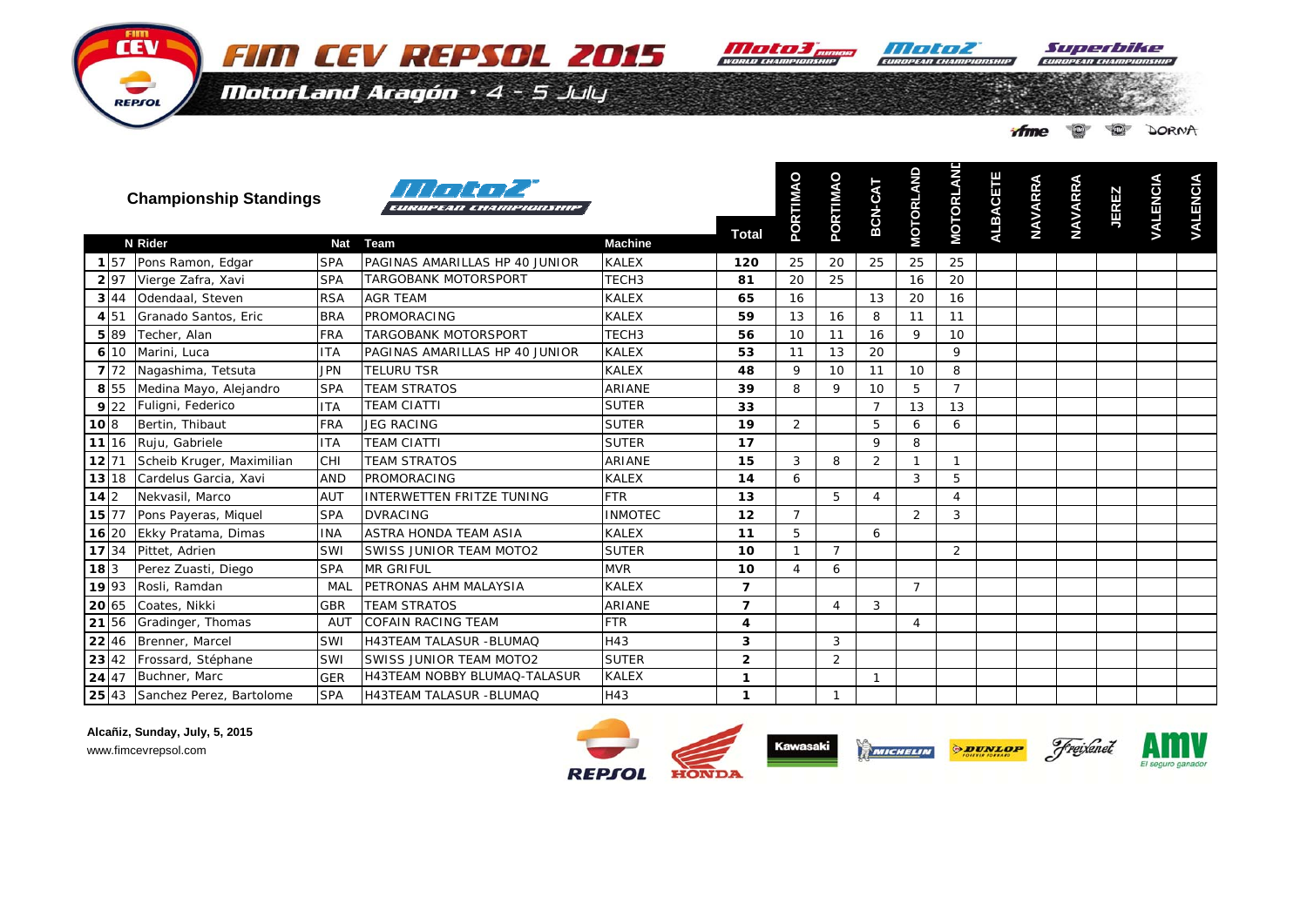

Superbike

MotorLand Aragón · 4 - 5 July

|  |  | Time <b>OF O</b> DORNA |
|--|--|------------------------|

|    | <b>Championship Standings</b>     |            | Superbike<br>EUROPEAN CHAMPIONSHIP |                 | <b>Total</b> | PORTIMAO       | PORTIMAO       | BCN-CAT        | <b>MOTORLAND</b> | <b>ALBACETE</b> | ALBACETE | <b>NAVARRA</b> | <b>NAVARRA</b> | JEREZ | <b>JEREZ</b> | <b>VALENCIA</b> |
|----|-----------------------------------|------------|------------------------------------|-----------------|--------------|----------------|----------------|----------------|------------------|-----------------|----------|----------------|----------------|-------|--------------|-----------------|
|    | N Rider                           | <b>Nat</b> | Team                               | <b>Machine</b>  |              |                |                |                |                  |                 |          |                |                |       |              |                 |
|    | 31 Morales Gómez, Carmelo         | <b>SPA</b> | YAMAHA LAGLISSE                    | YAMAHA          | 95           | 20             | 25             | 25             | 25               |                 |          |                |                |       |              |                 |
|    | 22 Silva Alberola, Ivan           | <b>SPA</b> | <b>TARGOBANK MOTORSPORT</b>        | <b>BMW</b>      | 62           | 13             | 13             | 20             | 16               |                 |          |                |                |       |              |                 |
|    | 1 Noyes, Kenny                    | <b>USA</b> | KAWASAKI PALMETO PL RACING         | <b>KAWASAKI</b> | 61           | 25             | 20             | 16             |                  |                 |          |                |                |       |              |                 |
|    | 7 Rivas Fernandez, Daniel         | <b>SPA</b> | BOXMOTOS.COM EASYRACE SBK TEAM BMW |                 | 49           | 11             | 11             | $\overline{7}$ | 20               |                 |          |                |                |       |              |                 |
|    | 4 Pietri Chiossone, Robertino     | <b>VEN</b> | <b>TEAM STRATOS</b>                | YAMAHA          | 45           | 16             | 16             |                | 13               |                 |          |                |                |       |              |                 |
|    | 89 Maurin, Axel                   | <b>FRA</b> | <b>TEAM CMS</b>                    | <b>KAWASAKI</b> | 37           | 10             | 9              | 11             | $\overline{7}$   |                 |          |                |                |       |              |                 |
|    | 46 Texier, Pierre                 | <b>FRA</b> | <b>TEX RACING</b>                  | <b>KAWASAKI</b> | 37           | 9              | 10             | 9              | 9                |                 |          |                |                |       |              |                 |
| 8  | 23 Bonastre Alberola, Adrián      | <b>SPA</b> | BOXMOTOS.COM EASYRACE SBK TEAM BMW |                 | 36           | $\overline{7}$ | 5              | 13             | 11               |                 |          |                |                |       |              |                 |
| 9  | 5 Kuparinen Kuparinen, Eeki       | <b>FIN</b> | <b>MOTOMARKET RACING</b>           | <b>BMW</b>      | 34           | 8              | 6              | 10             | 10               |                 |          |                |                |       |              |                 |
| ۱O | 8 Hardt, Jonathan                 | <b>FRA</b> | <b>ECURIE BERGA</b>                | <b>KAWASAKI</b> | 21           | 6              | $\overline{ }$ |                | 8                |                 |          |                |                |       |              |                 |
|    | 3 Esteban Gómez, Alejandro        | <b>SPA</b> | <b>AE19 SUPERBIKE TEAM</b>         | <b>KAWASAKI</b> | 15           | 5              |                | 6              |                  |                 |          |                |                |       |              |                 |
|    | 95 Al Naimi, Mashel               | QAT        | <b>QATAR RACING TEAM</b>           | <b>KAWASAKI</b> | 14           |                |                | 8              | 6                |                 |          |                |                |       |              |                 |
|    | 64 Martínez Alarcón, Raúl         | <b>SPA</b> | ALBA RACING MOTOR SPORT            | <b>KAWASAKI</b> | 10           |                |                | 5              | 5                |                 |          |                |                |       |              |                 |
|    | 65 Plassen, Ole Bjorn             | <b>NOR</b> | <b>PLASSEN ROADRACING TEAM</b>     | <b>DUCATI</b>   | 8            |                | 8              |                |                  |                 |          |                |                |       |              |                 |
|    | 18 De Ulacia De La Sotilla, Lucas | <b>SPA</b> | KAWASAKI PALMETO PL RACING         | <b>KAWASAKI</b> | 8            | $\Delta$       | 3              | $\mathbf{1}$   |                  |                 |          |                |                |       |              |                 |
| 6I | 11 Al Sulaiti, Saeed              | QAT        | <b>QATAR RACING TEAM</b>           | <b>KAWASAKI</b> | 7            |                |                | 3              | 3                |                 |          |                |                |       |              |                 |
|    | 43 Cotton Russell, Chris          | CAN        | JEG RACING S.L.U                   | <b>KAWASAKI</b> | 7            | $\overline{2}$ | 2              | $\overline{2}$ |                  |                 |          |                |                |       |              |                 |
| 8  | 33 Mäkinen, Niko                  | <b>FIN</b> | <b>TEAM STRATOS</b>                | YAMAHA          | 6            |                |                | 4              | $\overline{2}$   |                 |          |                |                |       |              |                 |
|    | 6 Gomez, Juan Eric                | <b>FRA</b> | <b>JEG RACING</b>                  | <b>KAWASAKI</b> | 4            |                |                |                | 4                |                 |          |                |                |       |              |                 |
|    | 58 Pedersen, Michael Møller       | <b>DEN</b> | <b>H43 TEAM - TMP RACING SPORT</b> | <b>APRILIA</b>  | 3            | 3              |                |                |                  |                 |          |                |                |       |              |                 |
|    | 49 Parchard, Fabien               | <b>FRA</b> | JEG RACING S.L.U                   | <b>KAWASAKI</b> | 1            |                |                |                |                  |                 |          |                |                |       |              |                 |

**Alcañiz, Sunday, July, 5, 2015**

www.fimcevrepsol.com

**CEV** 

REPSOL

**10**

**11**

**12**

**13**

**14**

**15**

**16**

**17**

**18**

**19**

**20**

**21**

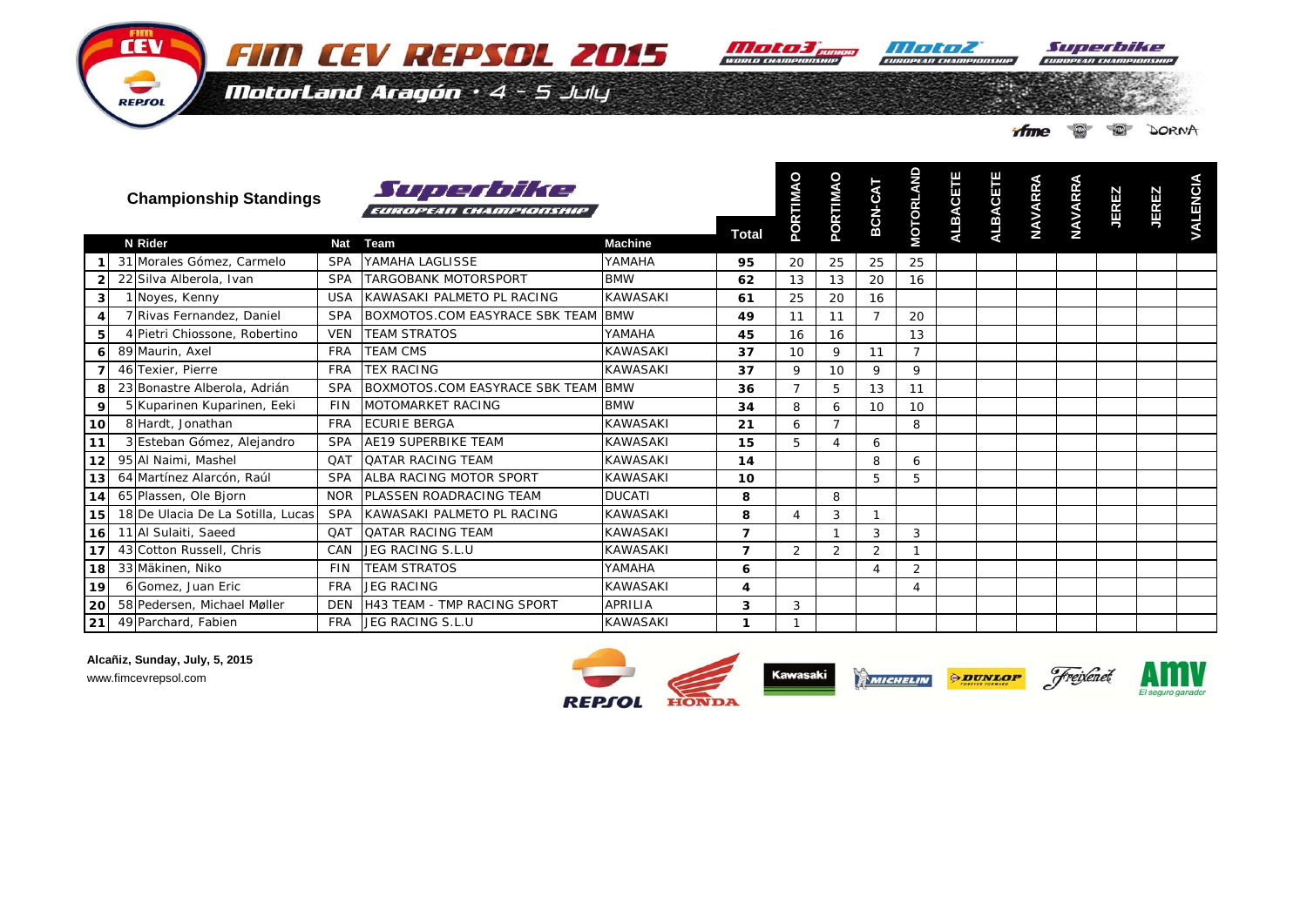

Superbike an cuan F.

E SI S.

MotorLand Aragón · 4 - 5 July

 $\circ$ **DORNA** ifme

|    | <b>Championship Standings-Revised</b><br>N Rider |                              |            | Superstock600                        |                |     | <b>Total</b> | O  | BC |    |    | ш<br>B | 2 | <b>JEREZ</b> | ш | <b>IQN</b><br>Ш |
|----|--------------------------------------------------|------------------------------|------------|--------------------------------------|----------------|-----|--------------|----|----|----|----|--------|---|--------------|---|-----------------|
|    |                                                  |                              | Nat        | Team                                 | <b>Machine</b> |     |              |    |    |    |    |        |   |              |   |                 |
|    |                                                  | 85 Santana Romero, Abian     | <b>SPA</b> | <b>FRICAR TEAM</b>                   | YAMAHA         | 104 | ک ا          | 16 | 25 | 25 | 25 |        |   |              |   |                 |
| 2I |                                                  | 24 Ramirez Fernandez, Marcos | <b>SPA</b> | <b>JAUTOS ARROYO PASTRANA RACING</b> | YAMAHA         | 50  | 25           | 25 |    |    |    |        |   |              |   |                 |
| 3I |                                                  | 75 Ivo Lopes, Paixao Lopes   | <b>POR</b> | <b>PEQUENO-MOTOS/IXS</b>             | YAMAHA         | 40  | 20           | 20 |    |    |    |        |   |              |   |                 |
| 51 |                                                  | 41 Arroyo Caro, Jorge        | <b>SPA</b> | AUTOS ARROYO PASTRANA RACING         | YAMAHA         | 16  | 16           |    |    |    |    |        |   |              |   |                 |

Alcañiz, Sunday, July, 5, 2015 www.fimcevrepsol.com

**CEV** 

REPSOL

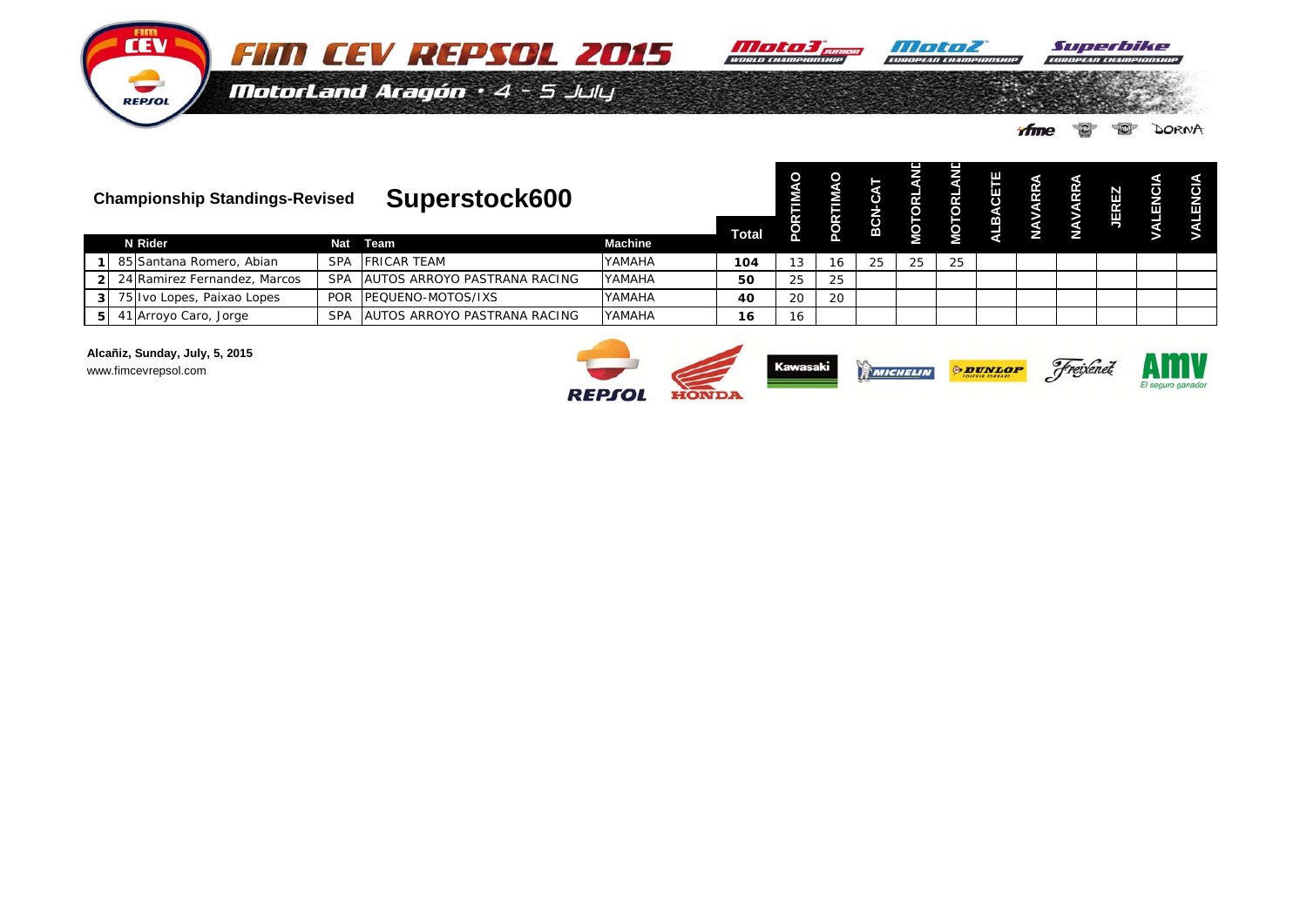

**ENGINEERD CHANNE** 

HIT TATA

Superbike

MotorLand Aragón · 4 - 5 July

**DORNA ifme**  $\circ$ 

|                         | <b>Championship Standings</b>     |            | <b>SBK - Pri</b>                   | <b>Total</b>    | $\circ$<br>PORTIMA | PORTIMAO        | BCN-CAT | <b>MOTORLAND</b> | <b>ALBACETE</b> | <b>ALBACETE</b> | <b>NAVARRA</b> | <b>NAVARRA</b> | <b>JEREZ</b> | <b>JEREZ</b> | <b>VALENCIA</b> |  |
|-------------------------|-----------------------------------|------------|------------------------------------|-----------------|--------------------|-----------------|---------|------------------|-----------------|-----------------|----------------|----------------|--------------|--------------|-----------------|--|
|                         | <b>N</b> Rider                    | <b>Nat</b> | Team                               | <b>Machine</b>  |                    |                 |         |                  |                 |                 |                |                |              |              |                 |  |
|                         | 89 Maurin, Axel                   | <b>FRA</b> | <b>TEAM CMS</b>                    | <b>KAWASAKI</b> | 83                 | 25              | 20      | 25               | 13              |                 |                |                |              |              |                 |  |
| $\mathbf{2}$            | 46 Texier, Pierre                 | <b>FRA</b> | <b>TEX RACING</b>                  | <b>KAWASAKI</b> | 81                 | 20              | 25      | 16               | 20              |                 |                |                |              |              |                 |  |
| $\overline{\mathbf{3}}$ | 5 Kuparinen Kuparinen, Eeki       | <b>FIN</b> | MOTOMARKET RACING                  | <b>BMW</b>      | 72                 | 16              | 11      | 20               | 25              |                 |                |                |              |              |                 |  |
| 4                       | 8 Hardt, Jonathan                 | <b>FRA</b> | <b>ECURIE BERGA</b>                | <b>KAWASAKI</b> | 42                 | 13              | 13      |                  | 16              |                 |                |                |              |              |                 |  |
| 5 <sub>l</sub>          | 3 Esteban Gómez, Alejandro        | <b>SPA</b> | <b>AE19 SUPERBIKE TEAM</b>         | <b>KAWASAKI</b> | 32                 | 11              | 10      | 11               |                 |                 |                |                |              |              |                 |  |
| 6                       | 18 De Ulacia De La Sotilla, Lucas | <b>SPA</b> | KAWASAKI PALMETO PL RACING         | <b>KAWASAKI</b> | 30                 | 10 <sup>1</sup> | 9       | 6                | 5               |                 |                |                |              |              |                 |  |
| $\overline{7}$          | 11 Al Sulaiti, Saeed              | <b>QAT</b> | <b>QATAR RACING TEAM</b>           | <b>KAWASAKI</b> | 29                 | 6               |         | 8                | 8               |                 |                |                |              |              |                 |  |
| 8                       | 43 Cotton Russell, Chris          | CAN        | JEG RACING S.L.U                   | <b>KAWASAKI</b> | 29                 | 8               | 8       | $\overline{7}$   | 6               |                 |                |                |              |              |                 |  |
| 9                       | 33 Mäkinen, Niko                  | <b>FIN</b> | <b>TEAM STRATOS</b>                | YAMAHA          | 26                 | 5               | 5       | 9                | $\overline{7}$  |                 |                |                |              |              |                 |  |
| 10 <sub>l</sub>         | 95 Al Naimi, Mashel               | OAT        | <b>QATAR RACING TEAM</b>           | <b>KAWASAKI</b> | 24                 |                 |         | 13               | 11              |                 |                |                |              |              |                 |  |
| 11                      | 64 Martínez Alarcón, Raúl         | <b>SPA</b> | ALBA RACING MOTOR SPORT            | <b>KAWASAKI</b> | 23                 |                 | 3       | 10               | 10              |                 |                |                |              |              |                 |  |
| 12                      | 58 Pedersen, Michael Møller       | <b>DEN</b> | <b>H43 TEAM - TMP RACING SPORT</b> | <b>APRILIA</b>  | 21                 | 9               | Δ       | 4                | 4               |                 |                |                |              |              |                 |  |
| 13                      | 65 Plassen, Ole Bjorn             | <b>NOR</b> | PLASSEN ROADRACING TEAM            | <b>DUCATI</b>   | 16                 |                 | 16      |                  |                 |                 |                |                |              |              |                 |  |
| 14                      | 49 Parchard, Fabien               | <b>FRA</b> | JEG RACING S.L.U                   | <b>KAWASAKI</b> | 13                 | $\overline{7}$  | 6       |                  |                 |                 |                |                |              |              |                 |  |
| 15                      | 6 Gomez, Juan Eric                | <b>FRA</b> | <b>JEG RACING</b>                  | <b>KAWASAKI</b> | 9                  |                 |         |                  | $\mathsf Q$     |                 |                |                |              |              |                 |  |
| 16                      | 77 Morin, Mickael                 | <b>FRA</b> | <b>ECURIE BERGA</b>                | <b>KAWASAKI</b> | 8                  |                 |         | 5                | 3               |                 |                |                |              |              |                 |  |
| 17                      | 20 Alonso Hernandez, Juan A.      | <b>SPA</b> | ALONSO COM.GRANADILLA DE ABONA     | <b>SUZUKI</b>   | 8                  | 3               | 2       | 3                |                 |                 |                |                |              |              |                 |  |
| 18                      | 88 Mateus Marinho, Ricardo        | <b>POR</b> | RLPERFORMANCE58                    | <b>BMW</b>      | 6                  |                 |         | $\mathbf{1}$     |                 |                 |                |                |              |              |                 |  |
| 19                      | 75 Höglund, Mika                  | <b>FIN</b> | <b>MOTOMARKET RACING TEAM</b>      | <b>BMW</b>      | 4                  |                 |         | 2                | $\overline{2}$  |                 |                |                |              |              |                 |  |
| 20l                     | 66 Le Gallo, Philippe             | <b>FRA</b> | <b>JEG RACING</b>                  | <b>DUCATI</b>   | 3                  | $\overline{2}$  |         |                  |                 |                 |                |                |              |              |                 |  |

Alcañiz, Sunday, July, 5, 2015 www.fimcevrepsol.com

FIIM **CEV** 

REPSOL